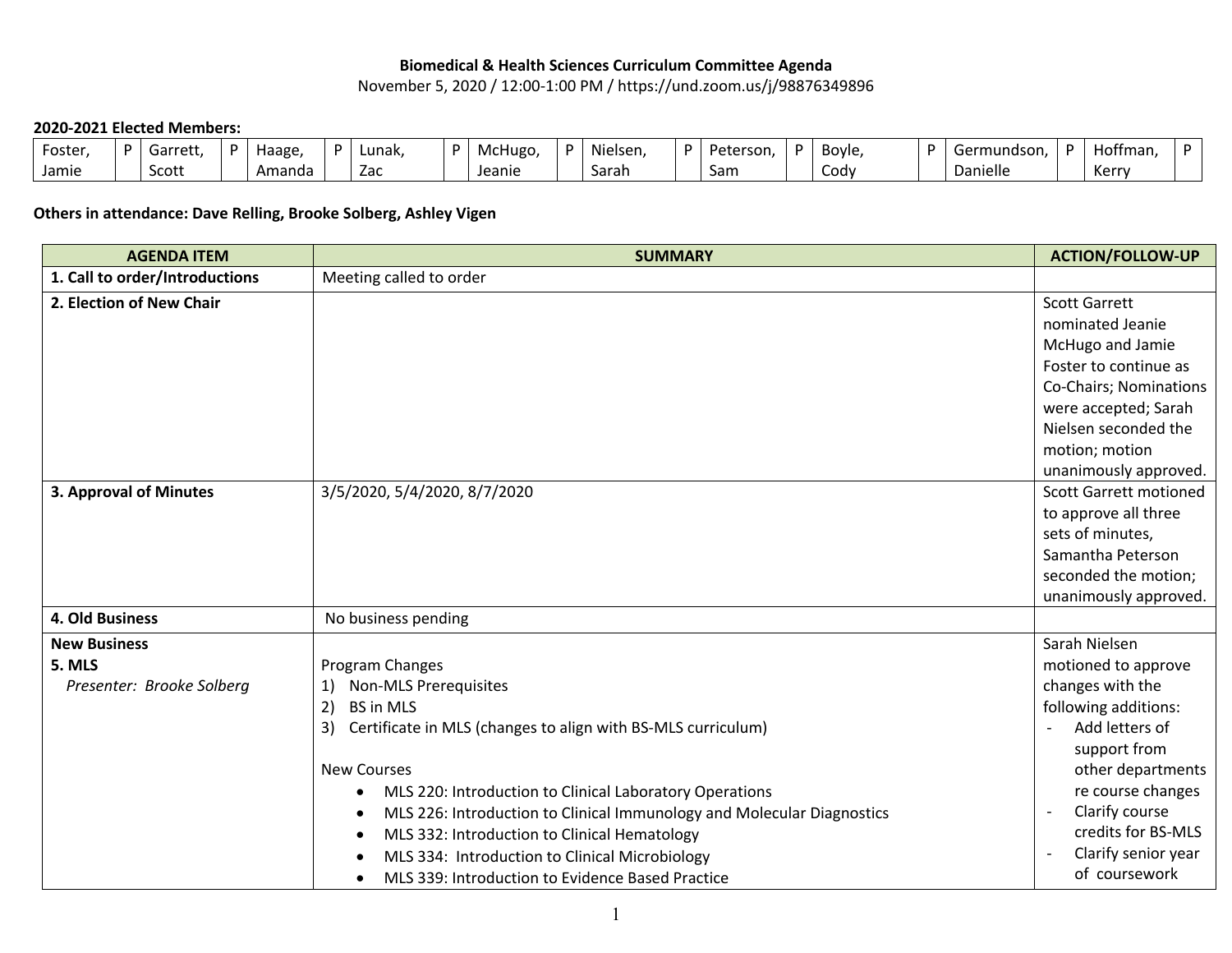| MLS 411: Clinical Chemistry I<br>$\bullet$                                                                                    | Samantha Peterson                     |
|-------------------------------------------------------------------------------------------------------------------------------|---------------------------------------|
| MLS 412: Clinical Hematology & Hemostatis I<br>٠                                                                              | seconded the motion;                  |
| MLS 413: Clinical Immunohematology<br>٠                                                                                       | motion unanimously                    |
| MLS 414: Clinical Microbiology I<br>٠                                                                                         | approved.                             |
| MLS 415: Clinical Urinalysis & Body Fluids I<br>$\bullet$                                                                     | Update: all changes                   |
| MLS 416: Clinical Immunology & Molecular Diagnostics<br>٠                                                                     | have been made and                    |
| MLS 420: Clinical Laboratory Operations<br>٠                                                                                  | approved in                           |
| MLS 421: Clinical Chemistry II<br>$\bullet$                                                                                   | Courseleaf.                           |
| MLS 422: Clinical Hematology & Hemostatis II<br>٠                                                                             |                                       |
| MLS 423: Clinical Immunohematology II<br>٠                                                                                    |                                       |
| MLS 424: Clinical Microbiology II<br>$\bullet$                                                                                |                                       |
| MLS 425: Clinical Urinalysis & Body Fluids II<br>٠                                                                            |                                       |
| MLS 431: Clinical Chemistry and Urinalysis III<br>٠                                                                           |                                       |
| MLS 432: Clinical Hematology & Hemostasis III<br>$\bullet$                                                                    |                                       |
| MLS 433: Clinical Immunohematology III<br>٠                                                                                   |                                       |
| MLS 434: Clinical Microbiology III<br>٠                                                                                       |                                       |
| MLS 450: Advanced Clinical Applications in Medical Laboratory Science<br>٠                                                    |                                       |
|                                                                                                                               |                                       |
| <b>Course Changes</b>                                                                                                         |                                       |
| MLS 101: Introduction to Medical Laboratory Science<br>$\bullet$                                                              |                                       |
| MLS 490: Capstone in Medical Laboratory Science<br>٠                                                                          |                                       |
|                                                                                                                               |                                       |
| Program Changes<br>6. DPT                                                                                                     | Prerequiste courses                   |
| Prerequisite Courses (Exchange of Anat 204 and PPT 301 with BIMD 220/220L & 221/221L)<br>Presenter: Dave Relling<br>$\bullet$ | and editorial changes                 |
| <b>Editorial Changes</b><br>$\bullet$                                                                                         | were motioned for                     |
| <b>Resequencing of Courses</b><br>$\bullet$                                                                                   | approval by Jamie                     |
|                                                                                                                               | Foster; Danielle                      |
|                                                                                                                               | Germundson                            |
|                                                                                                                               | seconded the motion;                  |
|                                                                                                                               | motion unanimously                    |
|                                                                                                                               | approved.                             |
|                                                                                                                               | Resequencing of                       |
|                                                                                                                               | courses were<br>motioned for approval |
|                                                                                                                               | by Scott Garrett;                     |
|                                                                                                                               | Amanda Haage                          |
|                                                                                                                               | seconded the motion;                  |
|                                                                                                                               |                                       |
|                                                                                                                               | motion unanimously                    |